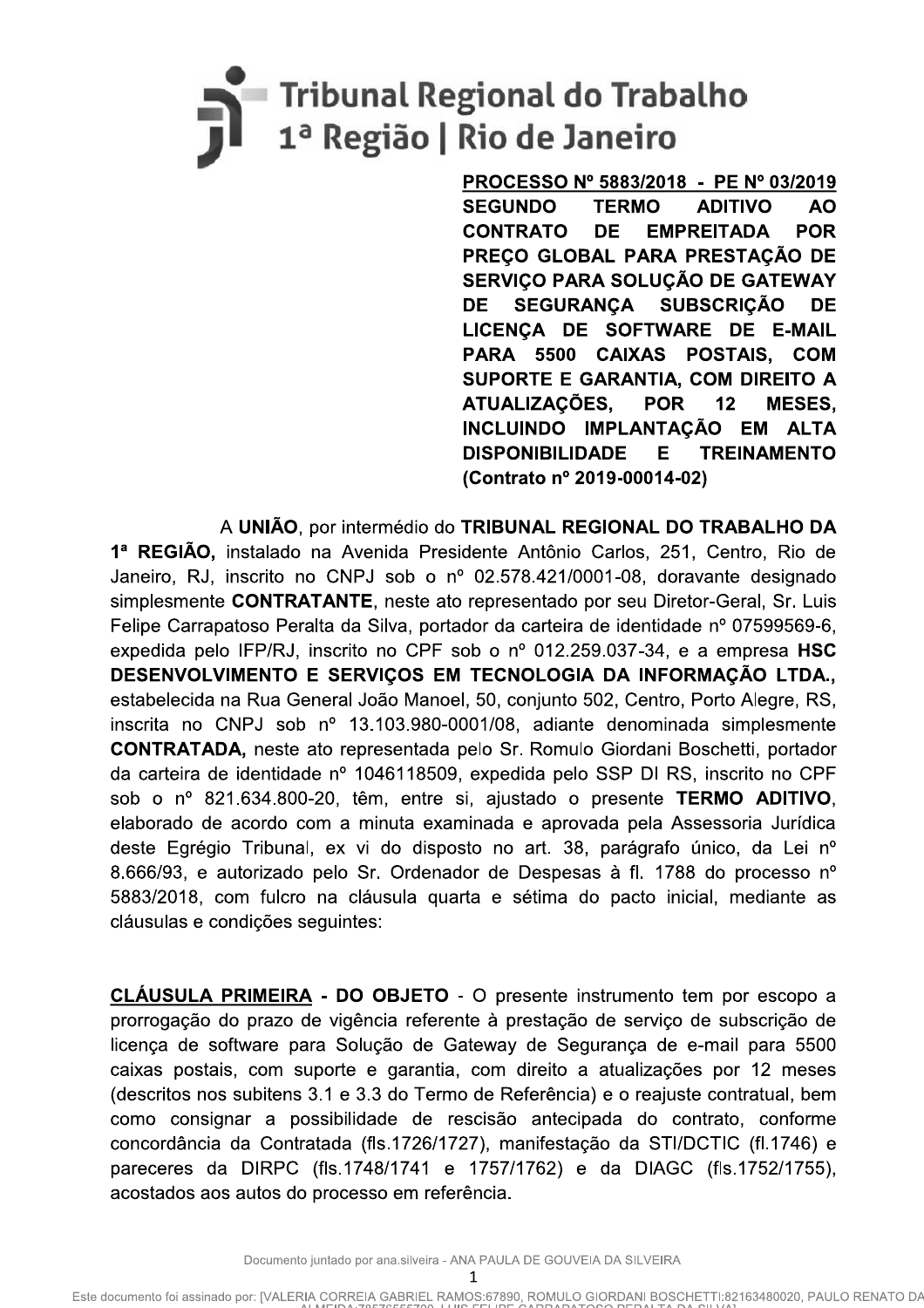

CLÁUSULA SEGUNDA - DA DOTAÇÃO ORÇAMENTÁRIA - Este instrumento. durante o presente exercício, correrá à conta da dotação orçamentária adiante discriminada: P.T. 02.122.0033.4256.0033, N.D. 33.90.40, do O.G.U.

PARÁGRAFO PRIMEIRO - DA NOTA DE EMPENHO - As despesas inerentes à execução do presente ajuste correrão à conta da Nota de Empenho 2021NE000279, datada de 19/03/2021, no valor de R\$ 112.536,86 (cento e doze mil, quinhentos e trinta e seis reais e oitenta e seis centavos).

PARÁGRAFO SEGUNDO - O impacto orçamentário decorrente do aditamento contratual ora efetuado será de R\$ 112.536,86 (cento e doze mil, quinhentos e trinta e seis reais e oitenta e seis centavos) para o exercício de 2021.

CLÁUSULA TERCEIRA - DO PREÇO E DO PAGAMENTO - Em razão do ajuste ora efetuado. o valor do contrato para o período prorrogado é de R\$ 112.536,86 (cento e doze mil, quinhentos e trinta e seis reais e oitenta e seis centavos), perfazendo o valor global (para 37 meses) de R\$ 348.546.86 (trezentos e quarenta e oito mil, quinhentos e quarenta e seis reais e oitenta e seis centavos).

CLÁUSULA QUARTA - DA VIGÊNCIA - Os efeitos do presente instrumento serão contados, quanto ao reajuste, de 25/02/2021, ficando a vigência prorrogada por 12 (doze) meses, a partir de 25/04/2021, passando seu término para 24/04/2022.

CLÁUSULA QUINTA - DA RESILIÇÃO BILATERAL - O contrato em vigor poderá ser resilido antecipadamente, sem qualquer ônus e/ou encargo para o Contratante, quando do início da prestação de servicos por parte da nova contratação, celebrada para atender o objeto deste instrumento, desde que a Contratada seja comunicada com antecedência de 30 (trinta) dias.

CLÁUSULA SEXTA - DA GARANTIA DE EXECUÇÃO DO CONTRATO - A Contratada deverá apresentar ao gestor do contrato, no prazo de 15 (quinze) dias úteis, contado do início do período prorrogado, comprovante da atualização da garantia prestada, na forma da cláusula décima do contrato.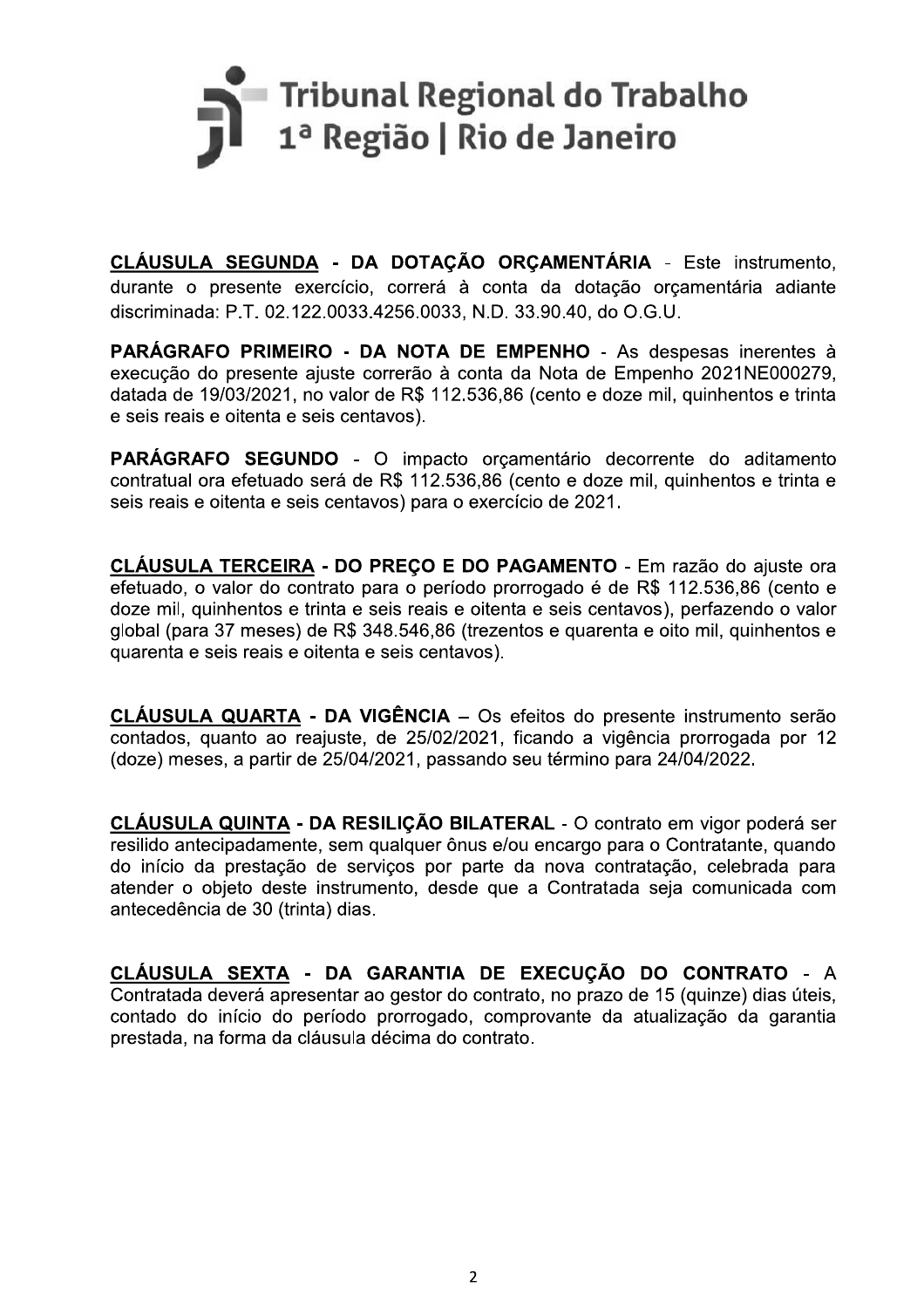# Tribunal Regional do Trabalho<br>1ª Região | Rio de Janeiro

E por estarem justos e contratados, entre si, é lavrado o presente instrumento, em duas vias de igual teor e forma, para que surtam um só efeito, as quais lidas e achadas conforme, são assinadas pelos representantes das partes e pelas testemunhas, a tudo presentes, permanecendo inalteradas as demais cláusulas e condições contratuais.

Rio de Janeiro, 24 de março de 2021.

LUIS FELIPE CARRAPATOSO PERALTA DA SILVA Diretor-Geral (assinado digitalmente no Proad)

> **CONTRATANTE** (TRT/RJ)

**CONTRATADA** 

Testemunhas:

Valéria Correia Gabriel Ramos (assinado digitalmente no Proad)

 $1<sup>a</sup>$ 

Fiscal do Contrato CPF: 017.972.057-08  $2^a$ )

Nome: CPF: